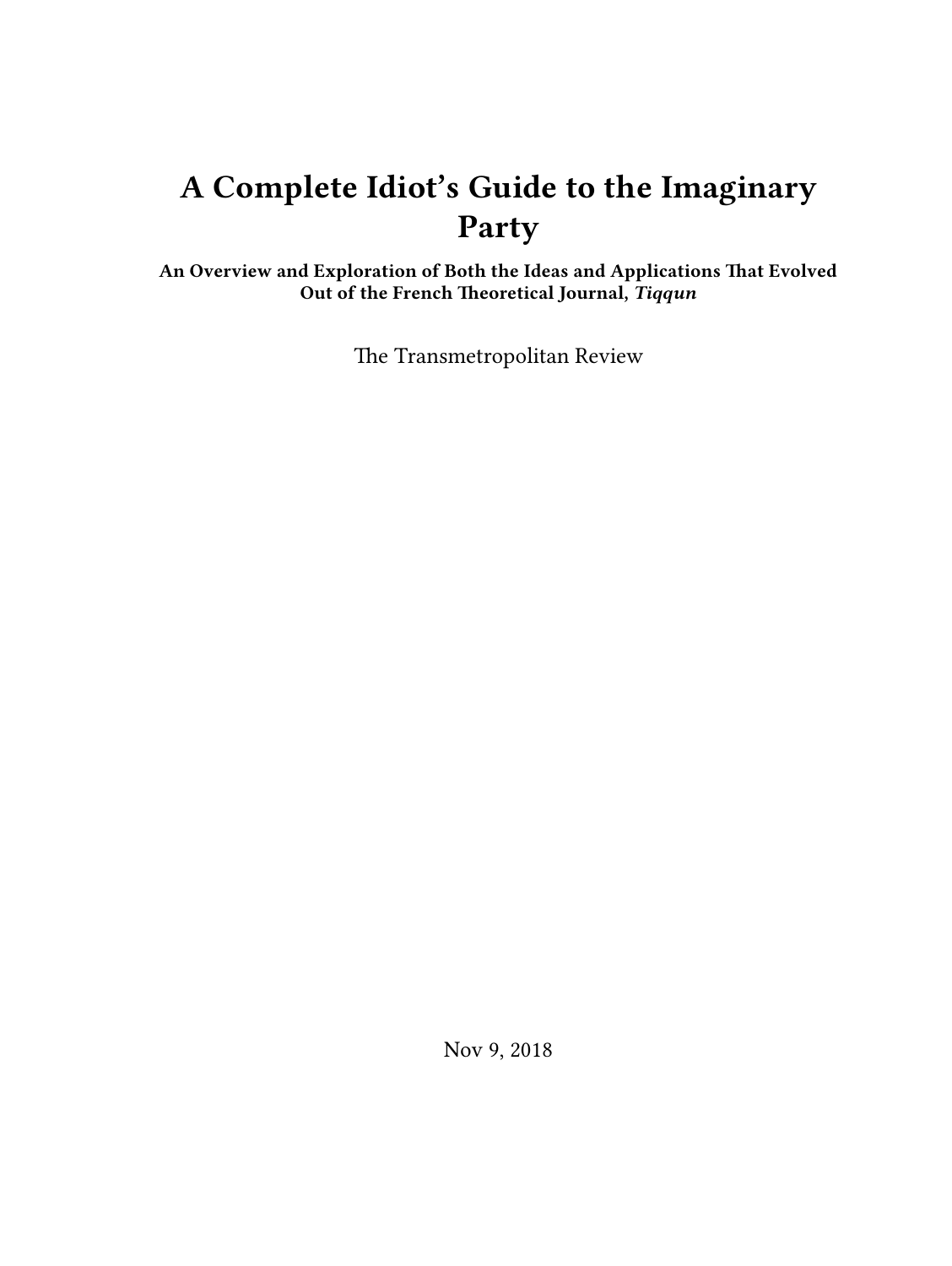## **Contents**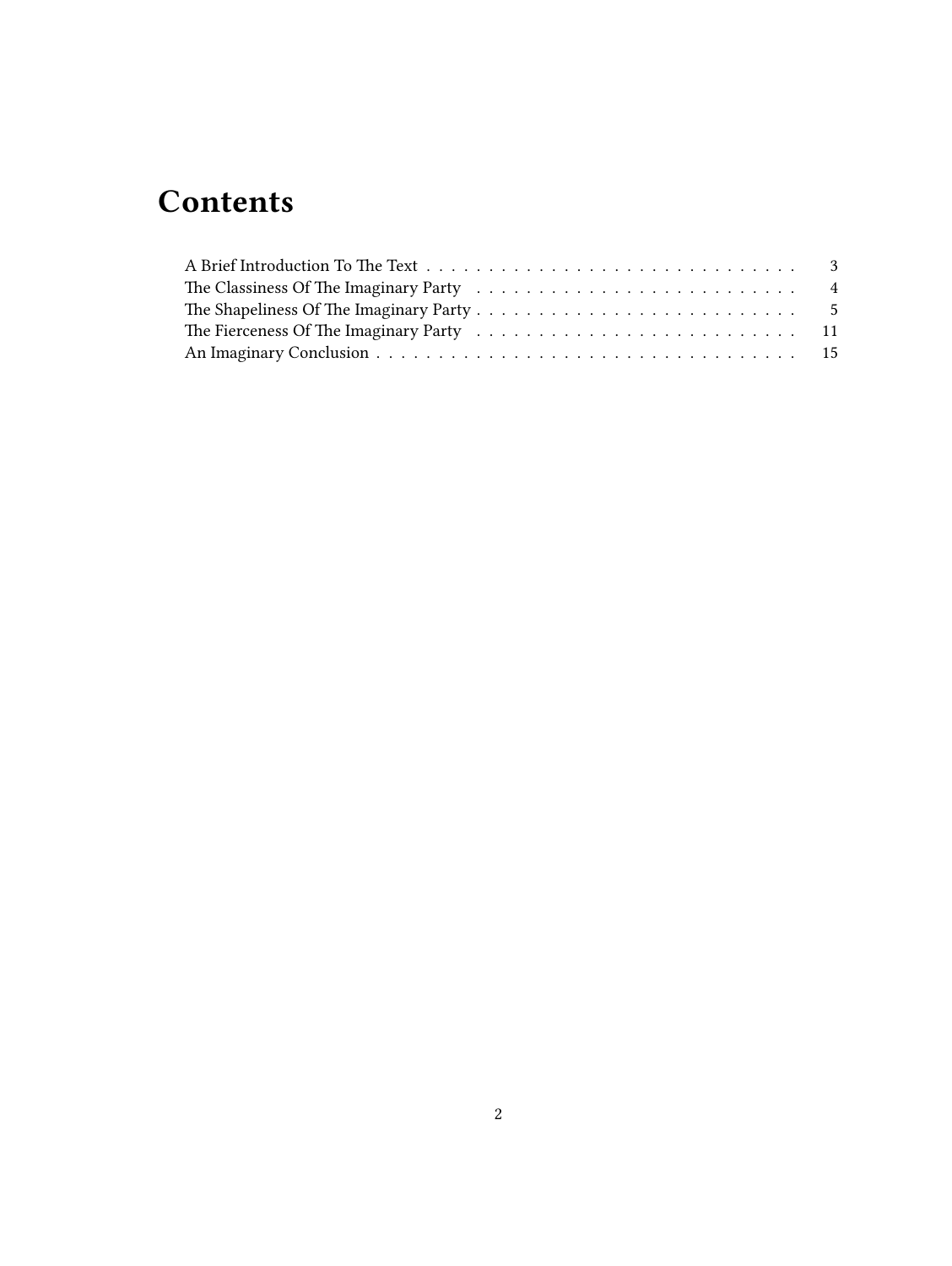*tl;dr: you don't need or want the people who you know aren't "with you" to be with you. really, you don't*

–**Wendy Trevino**, *Revolutionary Letter*, 2018

### <span id="page-2-0"></span>**A Brief Introduction To The Text**

A long time ago, on a vast plateau in central France, I was helping some friends build a wooden house. The spring of 2013 had just arrived, the air was getting warm, and the snow from a few weeks earlier had been replaced by rain. We were in the middle of digging holes for the foundation, an thwarted by large chunks of pure granite. In between sessions with the jackhammer, we'd swing our picks and chip away at the crumbling boulders buried beneath the wet earth. We talked about many things while we worked and eventually reached the subject of contemporary nihilism. All of us had been critiqued by nihilists for a variety of reasons with our efforts labeled as social, liberal, positivist, or reformist. In particular, my French friends had been accused of "entering retirement" with their cabins on the plateau. Just as this fact was relayed to me, the clouds broke open and allowed the sunlight to hit our faces. Before anyone could speak, two rainbows appeared no more than twenty feet away, towering over our holes in the ground. All we could do was laugh in joy, because these don't just happen. Shortly after this, we began to discuss the Imaginary Party and its implications for the future of struggle.

My friend claimed that of all the theoretical concepts expounded in the works of Tiqqun and the Invisible Committee, the idea of the Imaginary Party remained obscure for both its French and North American audience. Despite its centrality to their entire body of work, the Imaginary Party has never been examined beyond a few cursory paragraphs. While the *The Call, Theory of Bloom, Theory of the Young-Girl, This is Not a Program, The Coming Insurrection, To Our Friends, Now,* and *Introduction to Civil War* have been canonized by both the academic and radical press, the *Theses on the Imaginary Party* have been consistently ignored, especially in the United States, a place where the text has the most practical relevance.

When the great insurrectionary wave hit the US in 2008, multiple constellations of rebels had already read these French texts and were implementing some of their concepts into a lived praxis. Most of the theories and formulations in *Tiqqun* remained incomprehensible to their US readers, often dismissed as jargon-laden precursors to simpler texts like *The Call* and *The Coming Insurrection.* Oddly enough, despite constant criticism, it was the *Theses on the Imaginary Party* that had the most influence on anarchist praxis in the US between 2008 and 2010. Of all the ideas emerging from France, these were clearly the most practical.

Two projects emerged in those heady days that were influenced by the *Theses of the Imaginary Party* and helped shape insurgent thought in North America: the blog *Social Rupture* and the print-publication *Fire to the Prisons.* Both were started by extremely rebellious people who saw the true content of modern revolt contained not within the static mobilizations and spectacles of the the Left, but in the everyday ruptures of capitalist normality. According to their viewpoint, these common rebellions were constant, uncatalogued, and rendered invisible by the State to prevent their methods from contaminating the population. By exposing their daily occurrences, these editors hoped to reveal that the source of our strength existed not in the political heavens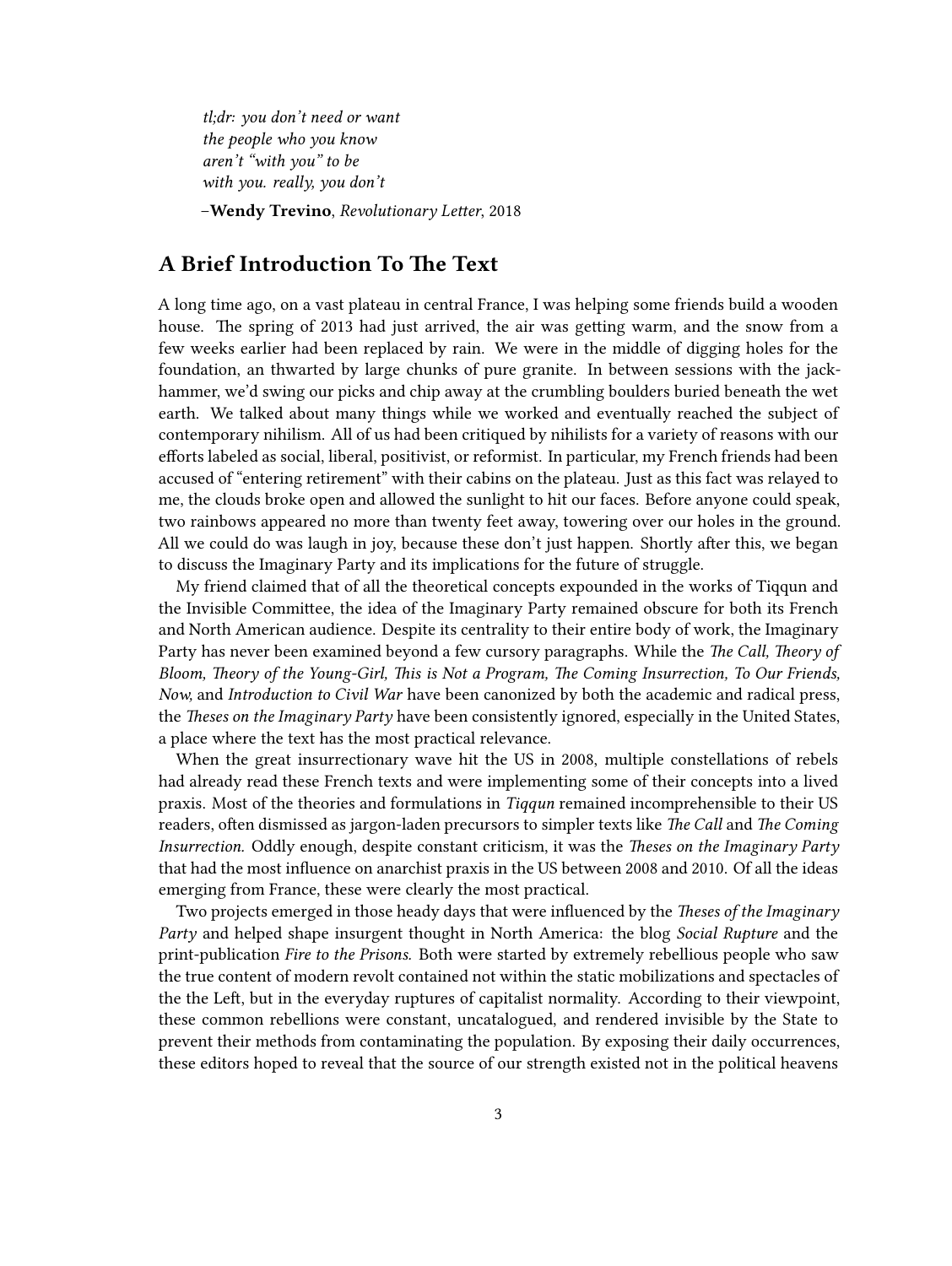above, but in the insurgent underworld below. *Social Rupture* went silent around 2010, although by then riots had already spread across the United States in response to police shootings. When the last issue of *Fire to the Prisons* was released in 2015, the first coordinated prisoner strike had taken place and a national uprising against the police changed the course of history. At this point, you might be asking yourself, *what do all these riots and uprisings have to do with the Imaginary Party*? The simple answer? Everything!

#### <span id="page-3-0"></span>**The Classiness Of The Imaginary Party**

In the first pages of the *Theses on the Imaginary Party*, the authors explain that the Imaginary Party is the "negative party of negativity" and that "because the sorcery of the Spectacle…consists in rendering invisible all the expressions of negation…its most remarkable character is precisely that it is reputed to be non-existent, or—more exactly—to be imaginary." This massive Party is "what the classical proletariat was before coming to know itself as the proletariat: a class of civil society that is not a class of civil society, but rather its very dissolution." Along these same lines, they describe the Party as "the negative multitudes of those who *have no class*, and don't want to have any; the solitary crowd of those who have re-appropriated their fundamental nonbelonging to commodity society in the form of their voluntary non-participation in it." With the classical proletariat now captured in the webs of neo-liberal mega-unions, neo-liberal academic discourse, and the neo-liberal economy, the vast majority of rebels have retreated into the folds of the Imaginary Party to silently gather strength.

At the current moment, the size of the Imaginary Party in the US is nearly 200 million people, constituting the vast majority. In the 2016 elections, only 129 million US citizens voted from a population of over 323 million, a fact that riled the collapsing Democratic Party with its paltry 65 million votes. While numerous commentators have bemoaned these non-voters and attempted to mobilize them into political campaigns, no one in the mainstream media has meditated on the sheer size of the Imaginary Party, nor have they attempted to identify it as such. As the authors of Tiqqun explain, "*people* speak incessantly about [the Party], and exclusively about it, since a little more each day it disrupts the proper operation of society. Still, *people* avoid saying its name—could it be said anyway?—with the same fear as if they were invoking the Devil." Aside from the infamous Russian troll-farmers, the election of Donald Trump as president has been most consistently blamed on the Imaginary Party, although "it would certainly be quite harmful to public order if it were to be seen for what it really is: the supreme possibility."

The danger that the Imaginary Party poses is constant and ever-growing, for it "reminds every State that it is not demented enough or vigorous enough to successfully pass itself off as*total*, that the political space is in reality no different from physical, social, cultural space, etc." According to the logic of the authors, the true site of confrontation is not within the halls of power but in the material world inhabited by the Party, the non-metaphysical realm where true power lies. As they write, "masses of *silent* and *solitary* people have begun to appear, who have chosen to live in the interstices of the commodity world and *refuse* to *participate* in anything to do with it," a material force that has come to inhabit "ever vaster, ever more numerous autonomous zones." In practice, "this resembles a mass experience of illegality and clandestinity" where "people already *live* as if this world no longer existed." Such zones are the hidden abode the Imaginary Party, the focal points of material strength that collect invisibly upon the map of the State. This conception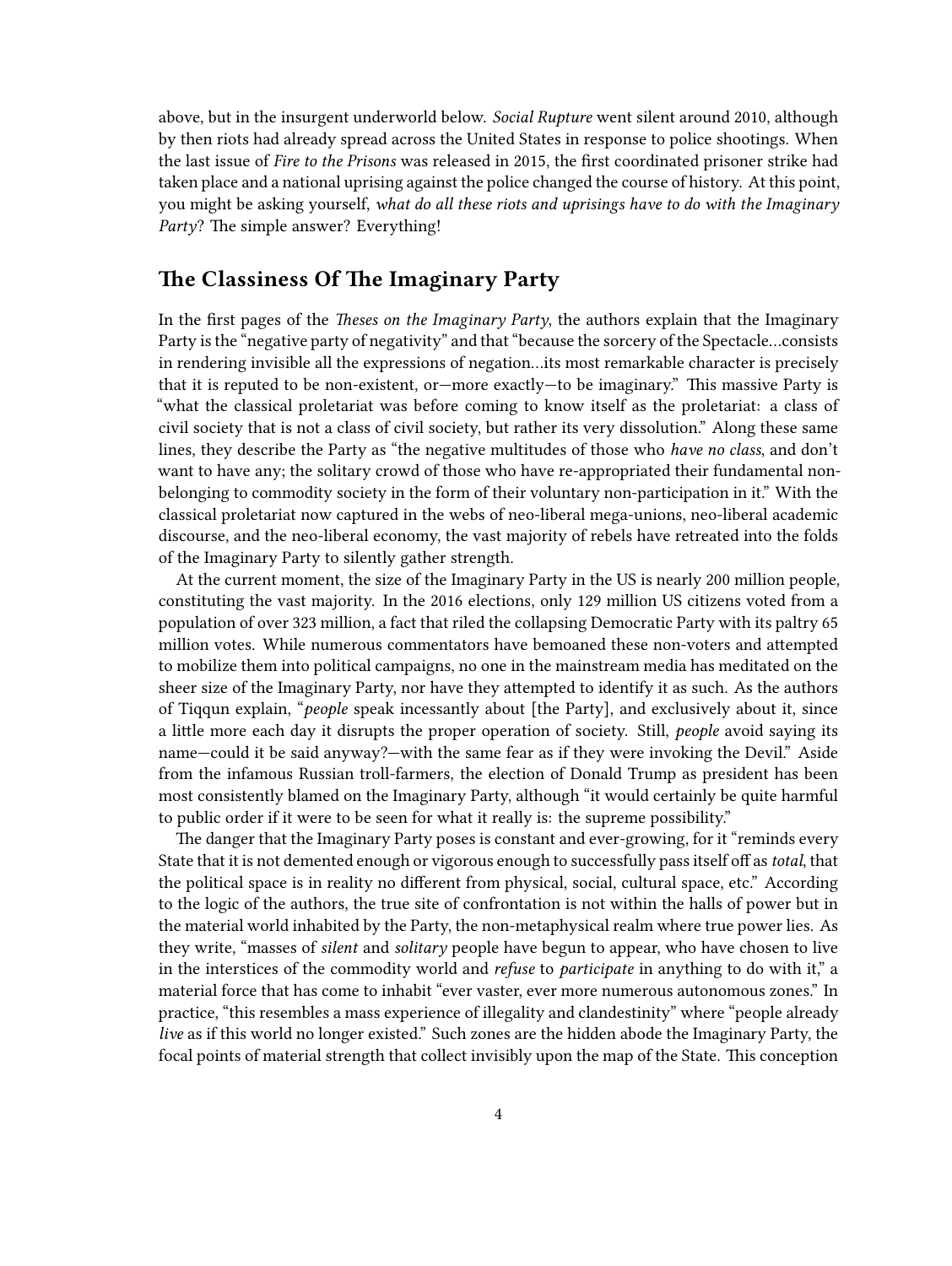of autonomous zones is central not only to the works of the The Invisible Committee, but to the contemporary practice of creating Zone to Defends (ZADs) and communes across France, a practice that has now spread to the United States.

#### <span id="page-4-0"></span>**The Shapeliness Of The Imaginary Party**

The *Theses on the Imaginary Party* was originally published in 1999 within the first volume of the *Tiqqun* journal. Unlike the later texts associated with the name Tiqqun, the initial journal carried the full names of several editors, some of whom were graduate students or involved with the academy. While their text is filled with esoteric philosophical references and speckled with quotations from Hegel, Virno, Bataille, Baudrillard, & Co., the basic concepts of the Imaginary Party are presented simply and can be interpreted without the need of a higher-education. Despite being written with academics in mind, the *Theses on the Imaginary Party* spread far away from the university before eventually coming to influence the course of North American politics. Indeed, the wide-appeal of Tiqqun and the Invisible Committee is unprecedented in modern academic literature, with no other graduate-student political journals being so broadly re-published as *Tiqqun I* and *Tiqqun II*, especially outside of the academy, let alone in anarchist circles.

The concept of the Imaginary Party was so central to these texts that the two Tiqqun journal subtitles are *conscious organ of the Imaginary Party (I)* and *organ of liaison within the Imaginary Party (II)*. As I mentioned earlier, other texts from Tiqqun have been widely published by the US academic press, all of them originating from these *organs* of the Imaginary Party. Of all these texts translated into English, the only one that makes direct reference to the Party is the *Theory of Bloom,* a slim volume from 1999 that found its home with an (at the time) anarchist press rather than the hallowed MIT imprint. It's here that the first and only coherent definition of the Invisible Committee is ever produced. As the authors describe it: "The Invisible Committee: an *openly secret* society, a public conspiracy, an instance of anonymous subjectivation, whose name is everywhere and headquarters nowhere, the experimental-revolutionary polarity of the Imaginary Party. The Invisible Committee: not a revolutionary *organization*, but a higher level of reality." From these seemingly esoteric coordinates, an attentive reader might be able to construct the true shape of the Imaginary Party.

The authors don't describe themselves as an organization, a cadre, or an army, but as a polarity of the Imaginary Party. While this might seem like an eccentric rhetorical flourish, the concept of the polarity is key to comprehending the shape of the Party, which can be described as a sphere with infinite points on its surface. As the authors explain towards the end of the *Theses*, "the front lines along which the friends and enemies of the dominant order are arranged have been very poorly sketched out as continual and linear. This representation must now be replaced by an image of innumerable, circular front lines, each of which has its space-time located within communities of human beings, practices, and languages that are in a state of absolute rebellion."

For the past two hundred years, all politics has been split between the Left and the Right, political identities created in the French National Assembly of 1789. Split between two sides of an immense hall, the Right stood with the Kingdom while the Left stood with the People, twin abstractions that existed only within the walls of the Assembly. From this moment onward, classical politics has taken place within this spectrum of seats, although now "domination, which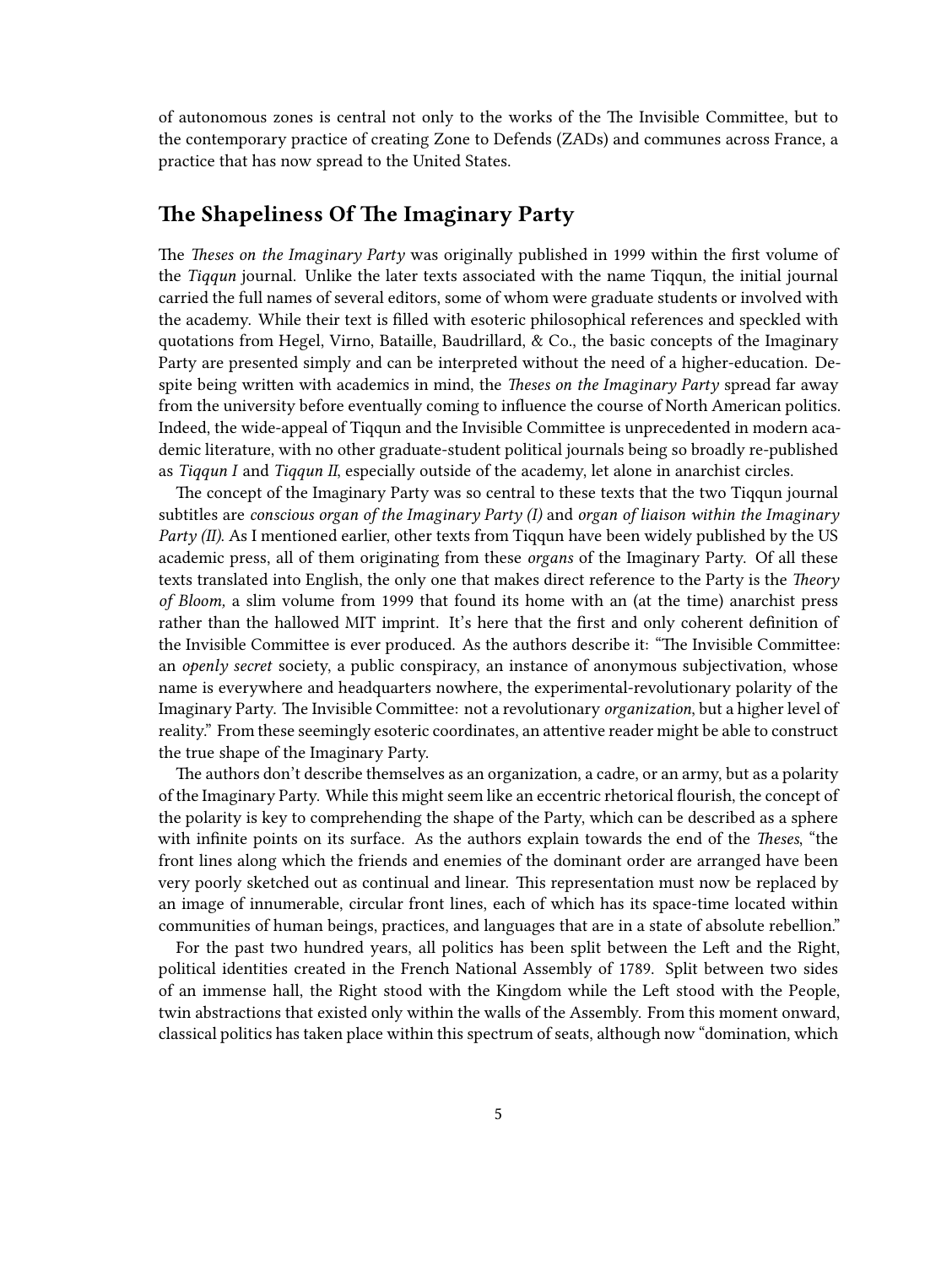feels the life trickling out of it inexorably, has gone insane, and claims a tyranny it no longer has the means to maintain."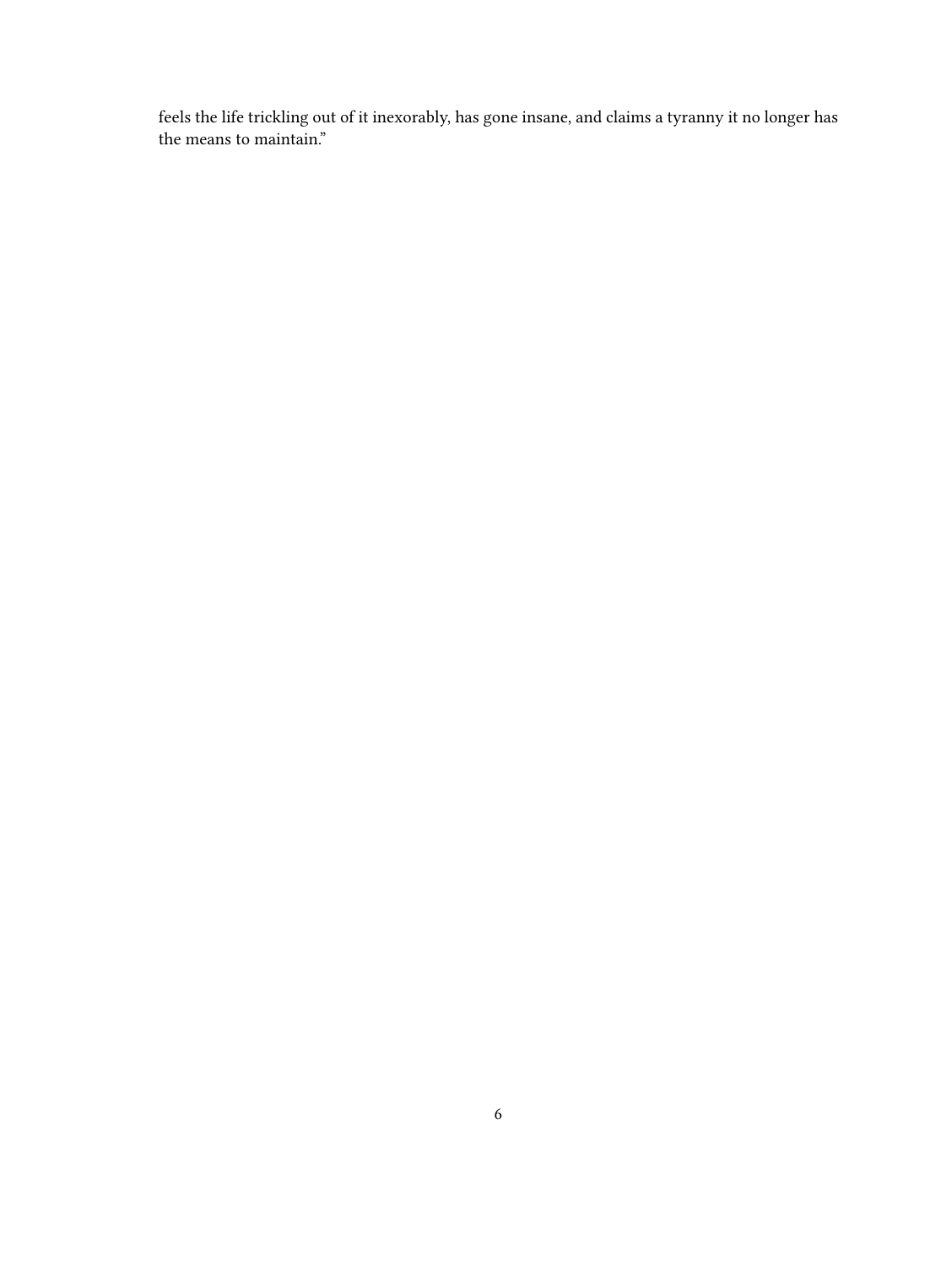

(*seating arrangement of French National Assembly, traditional Left/Right binary*)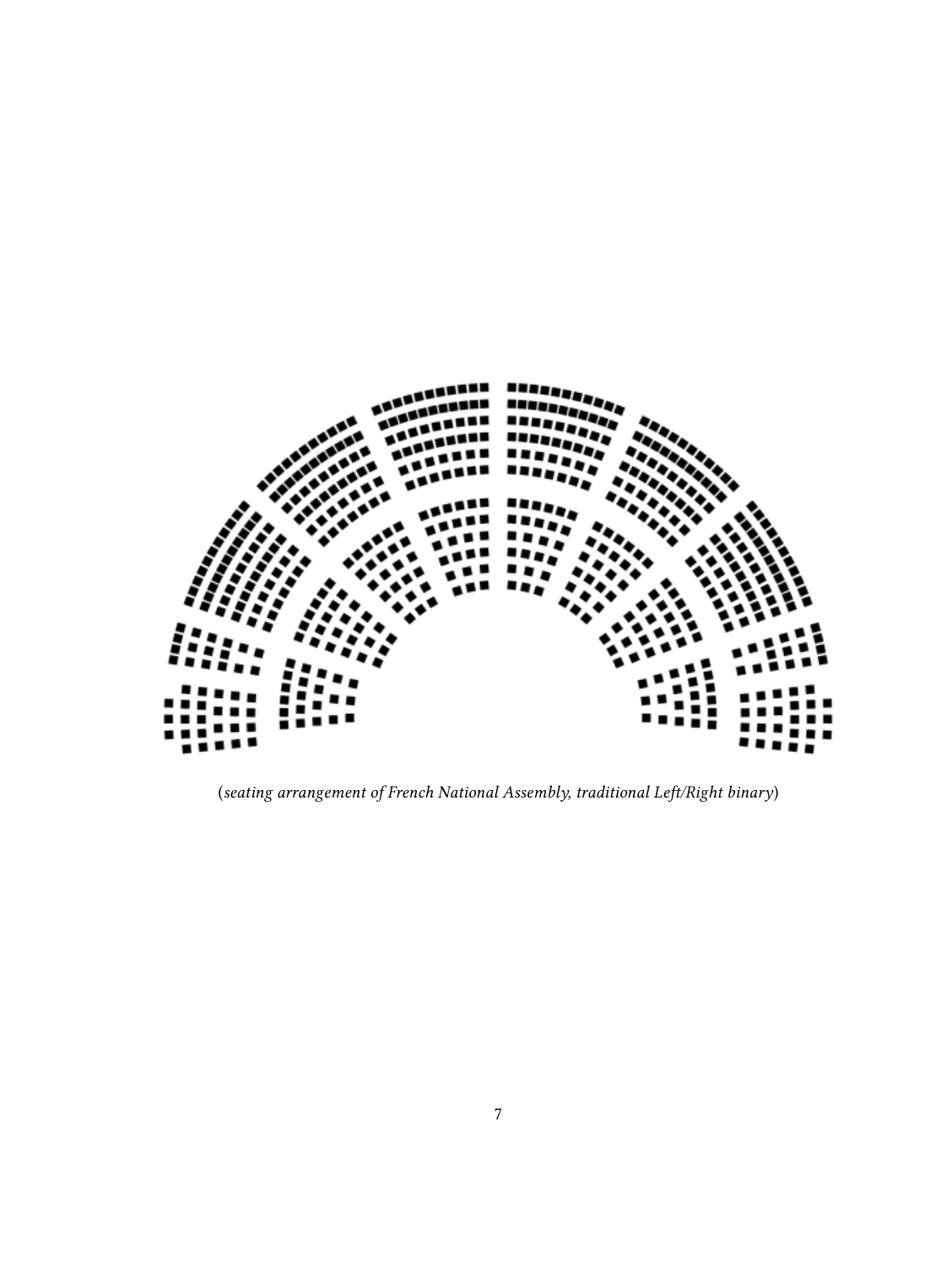To escape the binary of Left and Right, the authors have offered the sphere of the Imaginary Party. The rhetoric of doing away with the traditional political spectrum has long been used by fascists to mobilize the politically disillusioned, although they always propose their authoritarian ethno-state as the final solution. Unlike these agents of domination, "the Imaginary Party expects nothing from the present society and its evolution" because it is already "its very dissolution and that which lies beyond…it guarantees that it itself will never become a Power."

According to the authors, the Imaginary Party can create what are called "conscious fractions" that form into "polarities" centered around specific locations in "space-time." Originating in the center of the sphere, multiple straight lines can be drawn to the surface that represent conscious polarities of the Imaginary Party which, "above all, refer only to the positive fact of this multitude of autonomous zones, free from commodity domination, which are experienced *here and now*." While the majority of the Imaginary Party remains ignorant of its true power, a multitude of conscious polarities are scattered across the surface this massive sphere, some of them closer together, many of them further apart.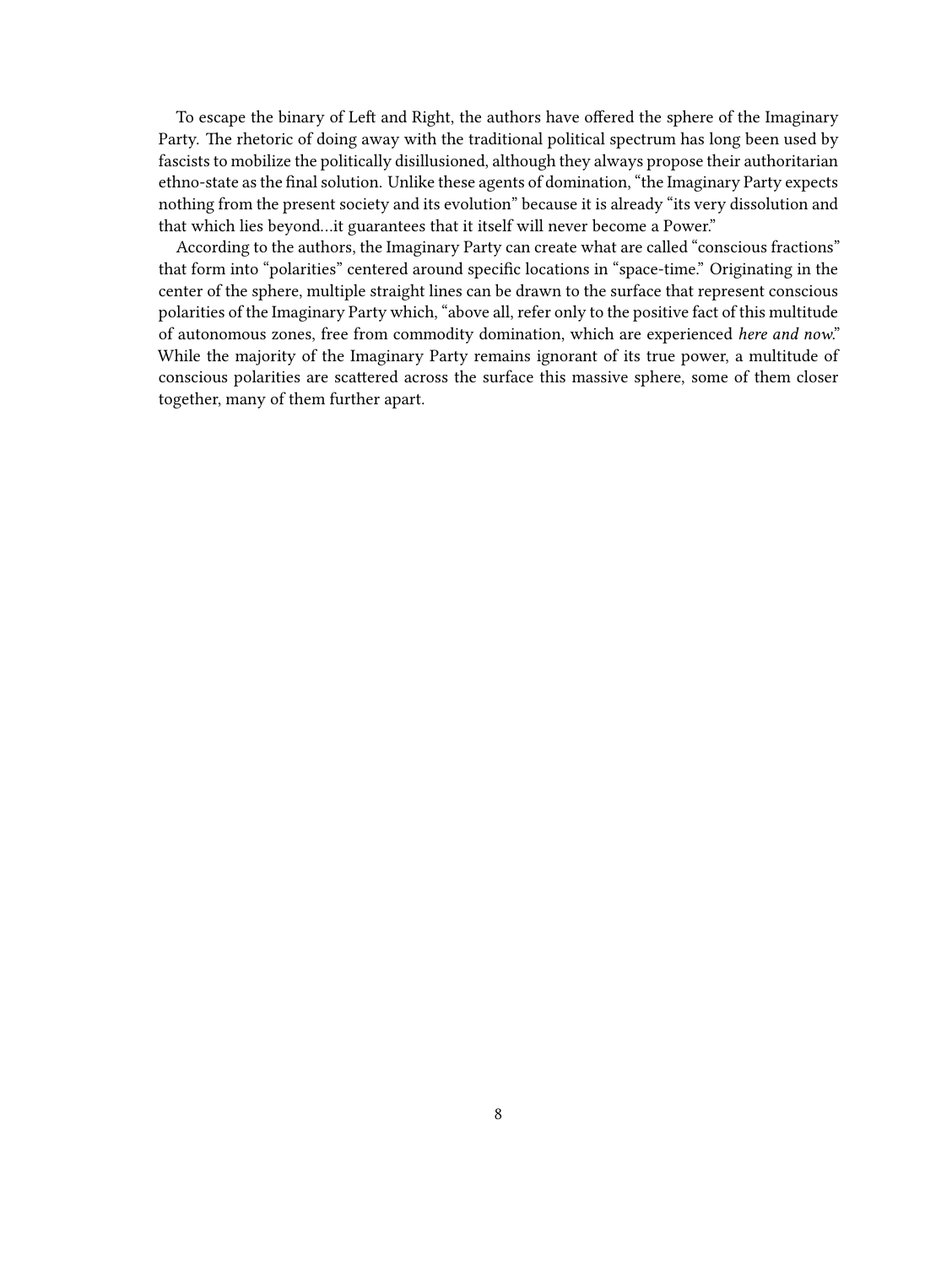

(*sphere of the Imaginary Party with polarities x,y,z and ψ*)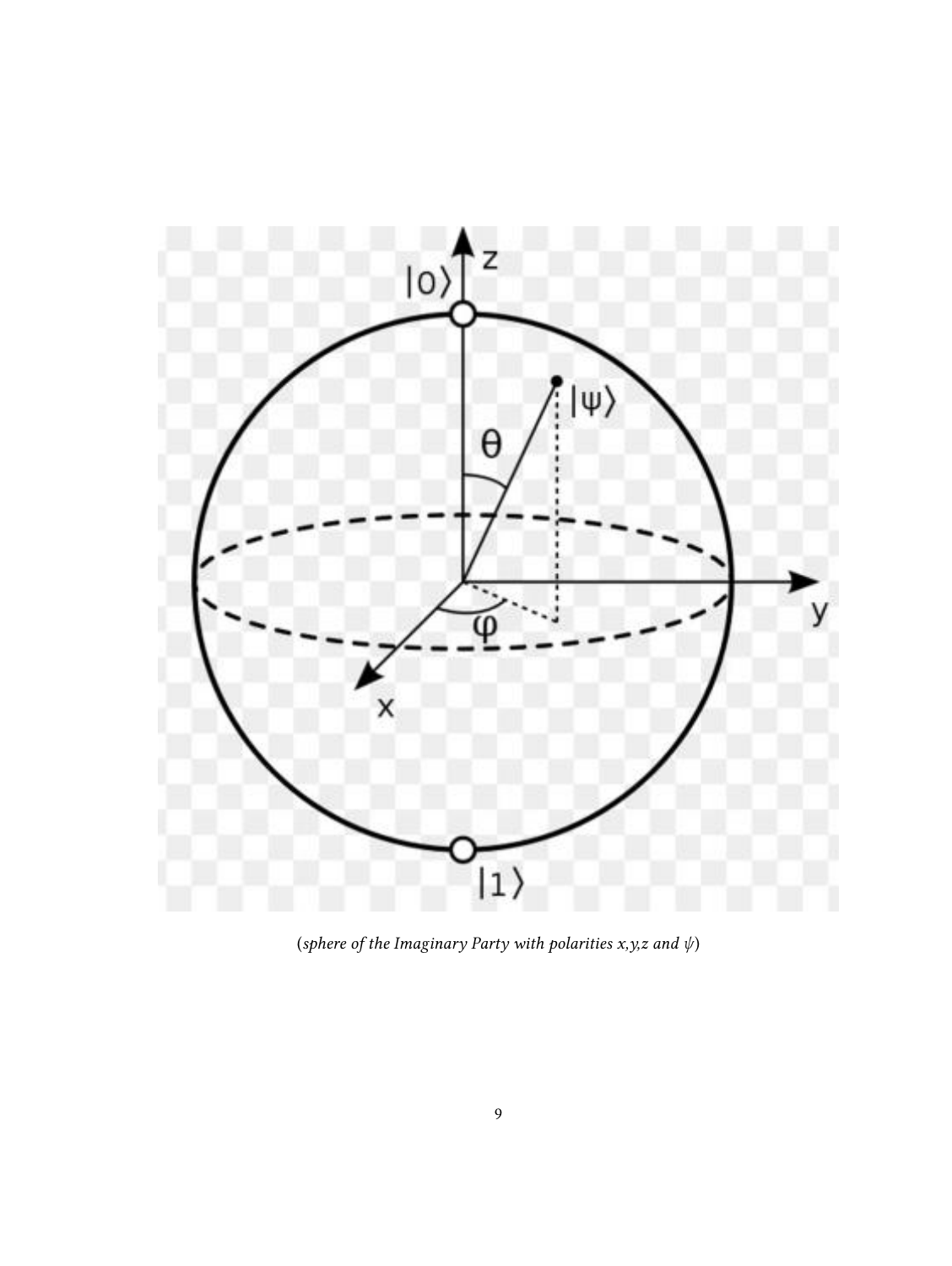According to this spherical schema of rebellion, "everything that contributes to the maintenance of the old representation [Left/Right] belongs in the enemy camp." In other words, those who deny that the Imaginary Party exist are part of the enemy camp and exist apart from the sphere with no polarities on its surface. The old binary of Left and Right with its respective parties are abstractions that exist only in places like Wall Street, the White House, Google HQ, and the Pentagon. None of these entities can acknowledge their true opponent, all they can talk about is "the fight against terrorism, delinquency, extremism, and criminality, since it is constitutionally forbidden to explicitly mention the existence of the Imaginary Party." At all times, the forces of order are surrounded by a Party that is "just as fundamentally anti-state as it is antipopular. Nothing is more odious to it than the idea of a political unity, except perhaps the idea of obedience. In the present condition, [the Party] can be none other than the non-party of the multitudes, since as that piece of shit Hobbes so forcefully put it, 'when the citizens rebel against the State, it is the Multitudes against the People.'"

Further on in the text, the authors explain that the conscious fractions of the Imaginary Party scattered across the sphere do not "need to converge on a united intent or will, because [they] already share the Common" and have entire the world within their grasp. In this spherical schema pack-marked with insurgent polarities, "each particular community, in its struggle against the empty universality of the commodity, recognizes its particular nature little by little, and elevates itself to a consciousness of that particularity." In each separate polarity, these conscious fractions exercise a violence which, "unlimited as it may be, is only attached to the preservation of forms-oflife that centers of power are preparing to alter, or already threaten. That is where [the Imaginary Party's] incomparable force and aura come from. That is also where its fullness and absolute legitimacy originate."

Strangely enough, this spherical conception of the Imaginary Party has much in common with recent efforts in quantum computing. The new digital era we're currently inhabiting is composed of 1s and 0s, a binary language that can only move at a certain speed. Much like the traditional Left/Right political spectrum, the world of binary technology has already passed its zenith and is beginning to implode. The final hope of Western technologists is to harness the power of quantum computing, a complicated process that's easy to explain. Rather than encoding 1s and 0s on a 2-dimensional plane, the data of quantum computing is encoded through the polarity of a 3-dimensional sphere and processes faster than any known computer (in theory).

While a sphere has infinite sides, this method of computing divides the sphere into twin hemispheres representing 1 and 0. Depending on where the polarity lands, the answer is either 1 or 0. Just as the forces of domination subjugate the Imaginary Party while denying its immensity, these Western scientists have constrained quantum energy into a false binary in order to make it work and provide answers. No one really knows how or why a quantum particle encodes its polarity where it does, but during this mysterious operation, the quantum sphere contains multiple polarities on its surface, appearing to be everywhere at once in a state known as quantum superposition. Similarly, no one knows where or when the Imaginary Party will strike, given that it appears to be everywhere at once. Just like quantum energy, the forces of domination will never harness the Party's absolute potential. It belongs to the Party alone, and domination will surely destroy itself in its quest to control the ineffable.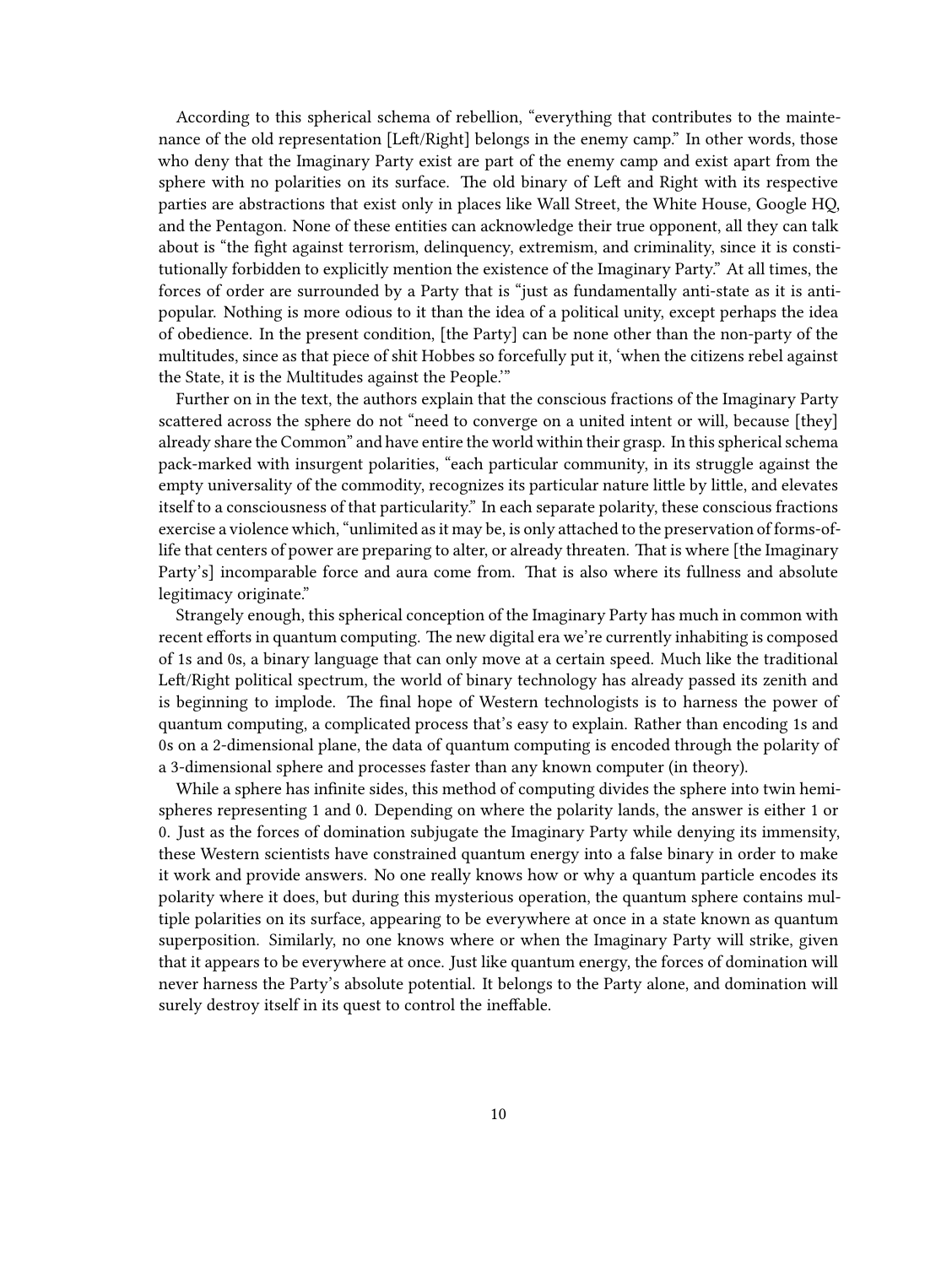#### <span id="page-10-0"></span>**The Fierceness Of The Imaginary Party**

When the blog *Social Rupture* and the *Fire to the Prisons* newspaper were active in 2008, their editors were constantly providing information on bank robberies, anarchist actions, jail riots, prison breaks, arson, large scale theft, sabotage, hacking, and other every day activities. The editors of these organs never wanted for material in the United States, although almost none of it was overtly political in nature, making it *absolutely political*. Within the economic collapse of 2008, all of these crimes made perfect sense and were logical to engage in. More importantly, the simple cataloging of these acts revealed the majority of the United States to be composed of a staggeringly vast Imaginary Party, so powerful it defied the imagination. Every city hosted thousands of everyday rebels, each of them connected to a network of family, friends, lovers, and children, all living against the state and cultivating the skills to do so. As the economy worsened and poverty increased, hundreds of anarchists plunged into the depths of this Imaginary Party in the effort the create "conscious polarities" across the continent. After nearly a decade of struggle, here we are.

The years that separate 2008 from 2018 are filled with endless examples of what Tiqqun describes in the *Theses of the Imaginary Party.* If I've been successful so far, the main concepts should be clear enough for you to understand the violence of the Imaginary Party, which I'll soon describe. Before proceeding any further, I should point at that there's no danger of the *Theses* ever being used in court as a prescriptive training manual for either terrorism or sedition. No matter how hard any prosecutor might try, there's simply no way to portray the *Theses* as a unifying document for insurgent warfare. Both the *Theses* and *Tiqqun* posses so many internal contradictions, paradoxes, philosophical asides, and opposing belief systems that many of its bold assertions are canceled out by others. With that in mind, this is how Tiqqun describes the violence of the Imaginary Party.

The insurgents of the Party carry within them "a hostility with no precise object, a fundamental hatred that erupts from the most unfathomable interior with no regard for any obstacle, from incorruptible depths where humans remain in true contact with themselves." These insurgents are so powerful that they "can count on the fact that a handful of partisans is enough to immobilize the whole 'party of order.'" For proof of this assertion, one need only remember the 2016 assassination of five police officers in Dallas, a situation that provoked the forces of order to send in a bomb robot and kill their opponent rather then let him to speak any further. Despite this tremendous power that it possesses at every moment, the Imaginary Party is not striving to "pulverize in a single blow some military headquarters or other where power is concentrated." Instead, the Party is constantly "eating away at the very foundation of commodity society: *credit/ credibility*. And there is no limit to this dissolving activity other than the collapse of that which it undermines." This dissolving activity takes many forms.

From the perspective of our paranoid overlords, they can only perceive "an unnameable internal enemy, most often camouflaged in form, which is carrying out a continuous activity of sabotage." The people who have the misfortune to be caught for their crimes are removed from the Imaginary Party by the State, "declared barbarous, and excluded from humanity." Prisons in the United States are currently filled with over two million hostages and media commentators are constantly searching for a solution to the problem of mass-incarceration. No matter how well-meaning many prison abolitionists may be, "they will reluctantly admit that, yes, this is a social war *they* are dealing with here, without indicating *what* it is; that is, *who* the protagonists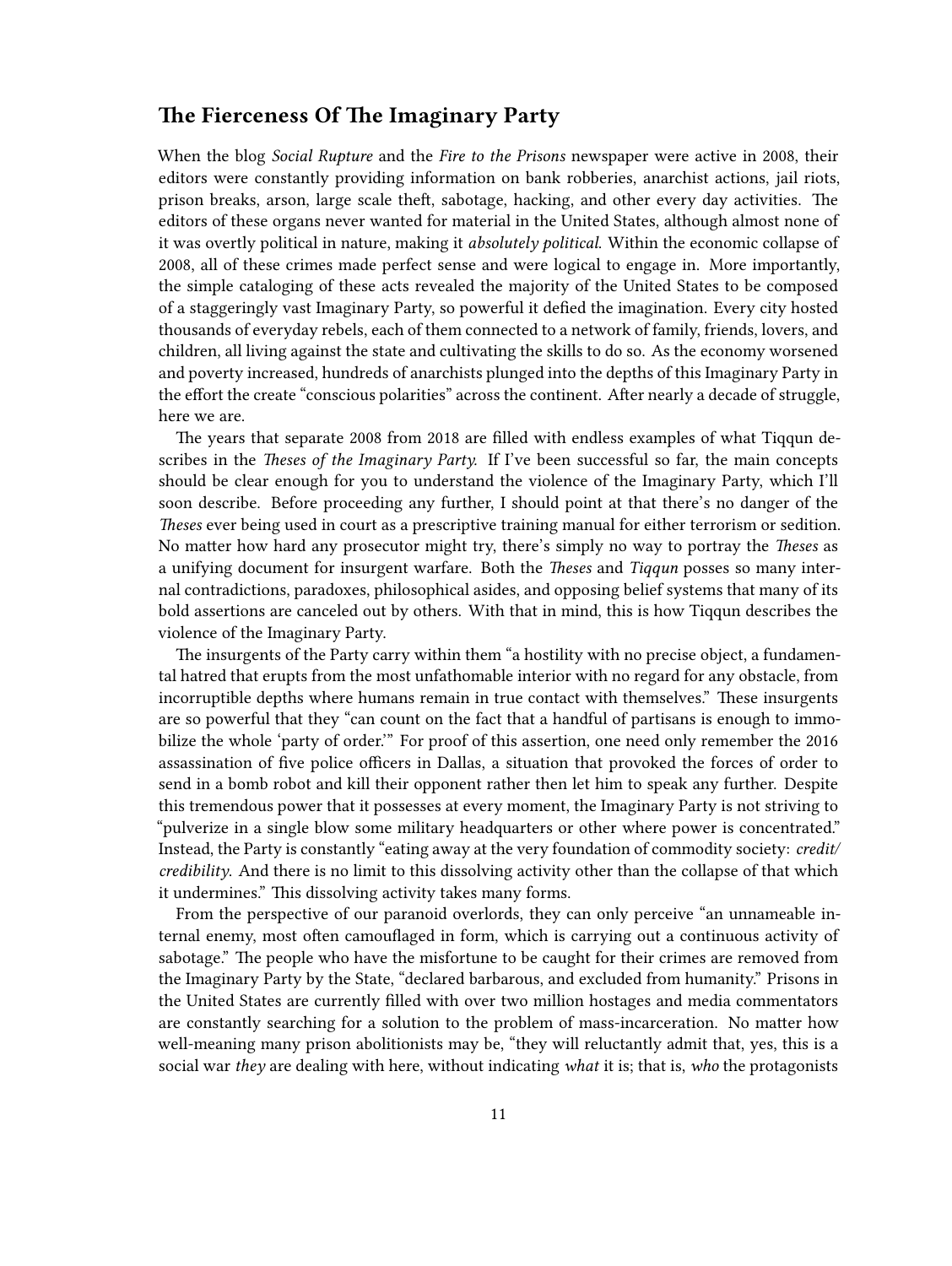are." To an unfortunate degree, many prison abolitionists speak the language of the State and obey its language/terms, placing them above the Imaginary Party and away from its conscious polarities.

Certain crimes seem to have no purpose when viewed from above, and "the only thing that distinguishes them from the conscious fractions of the Imaginary Party is the fact that *they* are not working for the end of this world but for the end of *a* world." Some crimes are simple eruptions of violence and brutality with no clear meaning and the perpetrators are often used as examples of either the need for prisons or another example of why they should be abolished. These opposing viewpoints on incarceration are often expressed in courtrooms, legal offices, and the media in the hope of winning over someone in a government office who will then order the State to treat the prisoners one way or another. No matter who wins this argument before a judge, the Imaginary Party remains terrorized by the forces of order and the prisoners remain incarcerated. Little changes for them.

Each partisan of the Imaginary Party is striving towards consciousness at every moment, impeded only by the forces of domination. Despite their best efforts to locate the Party, there's simply nothing to find other than a few potential hostages unconnected to all the others. The "operational structure of the Imaginary Party…is not comprised of any kind of vertical delegation system at all, but a mode of transmission which itself is part of the limitless horizontality of language: the Example." As most of you already know, a witnessed example of a crime can be completely silent and yet connect people in an objective manner that's impossible to trace, while learning an act of sabotage can be as simple as not closing ones eyes. Because of these invisible technics that course through the underworld, the forces of order have made the Imaginary Party suffer a heavy punishment.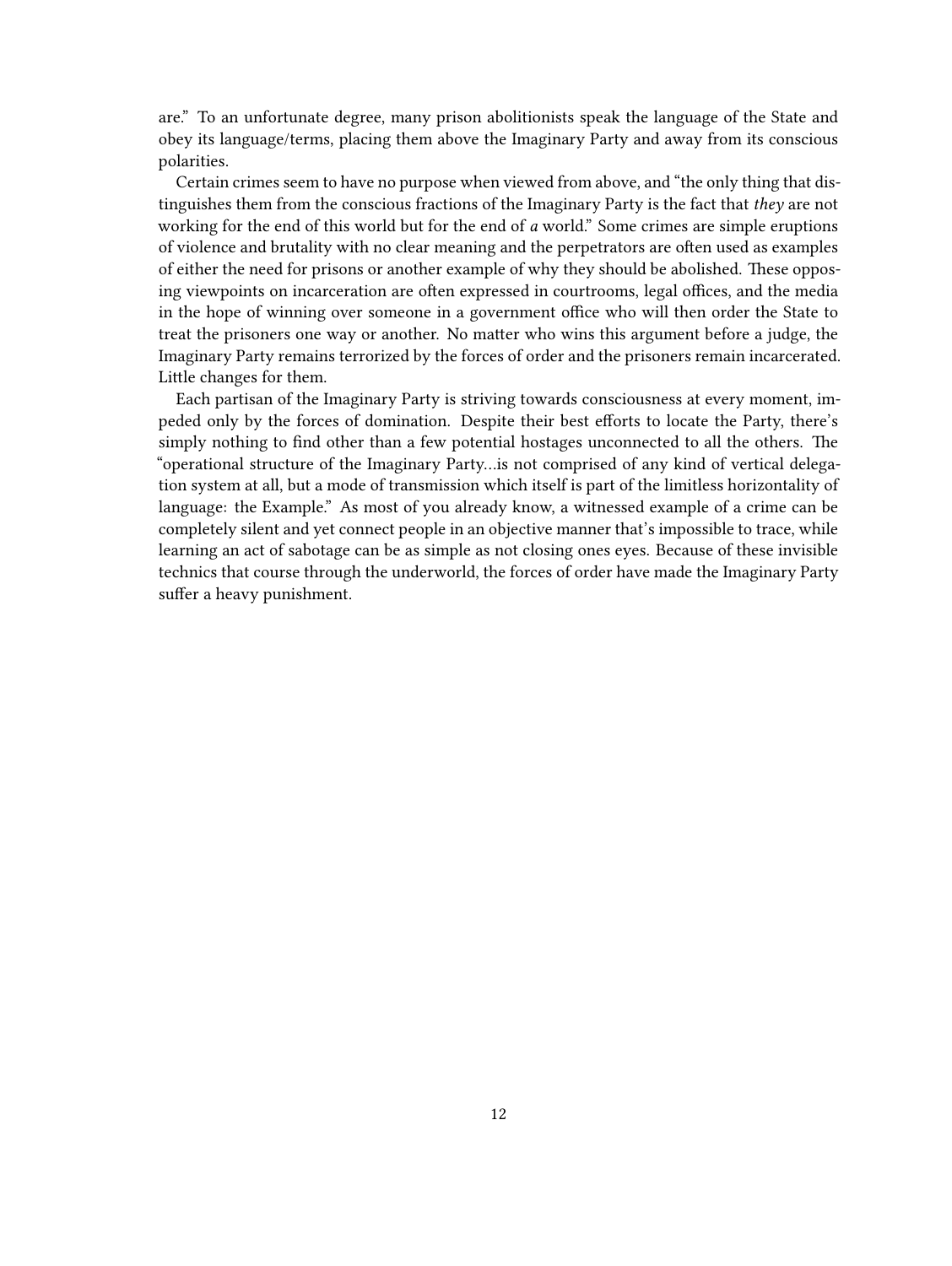

(*quote from Invisible Committee in issue of Fire to the Prisons*)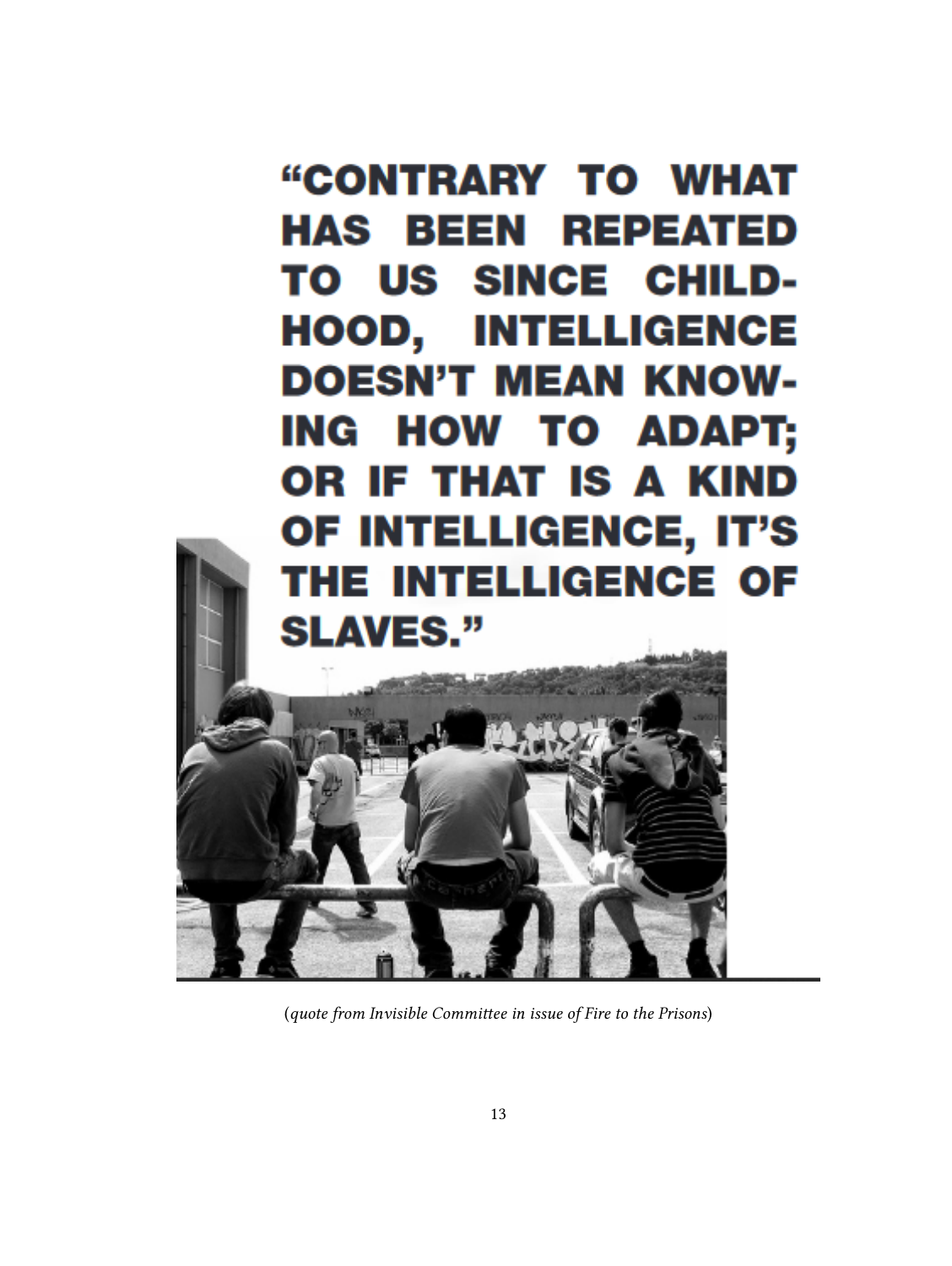As the authors of Tiqqun put it, "the all-out war waged…against the Imaginary Party and on freedom has doubtless already devastated whole regions of the social space." To confine the insurgent Party in the economy and keep their crimes from circulating, the forces of order have imposed "curfews, military escorts, methodical collection of personal information for databases, arms and communications control, takeover of whole sectors of the economy, etc." As we saw during the Ferguson Uprising of 2014 and the battle for Standing Rock in 2016, the forces of order will not only impose these repressive conditions when challenged, they will deny the existence of the insurgent force aligned against them. The gunshots and molotovs directed at the police during the Ferguson Uprising were systematically ignored for fear they'd inspire others to consciousness and rebellion. In this world we live in, "there are really only two parties in this society: the party of those that claim there is only one party, and the party of those who know that there are really two. That's all we need to know to see who's with us."

Since this text was written in 1999, we have surely entered into a historical period of "extreme violence and great disorder. A permanent and generalized state of exception is the only way commodity society can maintain itself when it has completely undermined its own conditions of possibility." In the short nineteen years since the *Theses* was published, the forces of domination have certainly become much more intolerant of "the existence of that colossal abstaining segment which is the Imaginary Party. Everyone must 'work,' that is, put themselves at its disposition at all times and be mobilizeable." It's this daily repression that eventually causes "those who would be content with a floating existence to recognize themselves for what they are: rebels." The authoritarian economy, the carceral apparatus, the militarized police, and a dozen other repressive factors have provoked a massive exodus where "unprecedented solidarities form" and " friends and comrades gather at new front lines that sketch themselves out." Through this exodus, "a powerful sense of *belonging to non-belonging* develops among those who realize their essential marginality, a sort of community of Exile." According to this logic, "running away, which was simply an action, becomes a strategy."

While this may seems like a disturbing assertion, the authors insist that "the Imaginary Party encompasses everything that conspires to destroy the present order in thought, word, or deed. The disaster is its doing." Throughout the text, mass-shooters and other anti-social murders are cited as proof of society's breakdown, with each killer painted as an unconscious member of the Imaginary Party, a deathly polarity most often fascistic in nature. Tiqqun devotes an entire page to one of these individuals, a carpenter named Johann Georg Elser who attempted to kill Hitler on November 8, 1939. While this unsuccessful bombing might have been political, Elser was anything but. According to the authors, Elser's "absence from the world was complete, his solitude absolute. His very banality was banal. Poverty of spirit, a lack of personality, and insignificance were his only attributes…he didn't know what Communism meant or what National Socialism meant, even though he was a worker in Germany in the 1930s." The authors state that Elser's bombing "provides the model which in years to come will plunge commodity domination into an ever more perceptible panic." Had this man become conscious before his bombing, Hitler might have died that November of 1939.

At this moment in time, "all crimes have become political crimes, and that's precisely what domination must hide at all costs so as to conceal from everyone the fact that an era has come to an end, that political violence, once buried alive, now demands that accounts be settled." In this modern form of guerrilla warfare, "the catastrophe is a brilliant, searing truth the people of the Imaginary Party work to bring about by all means. The axes of communication are special targets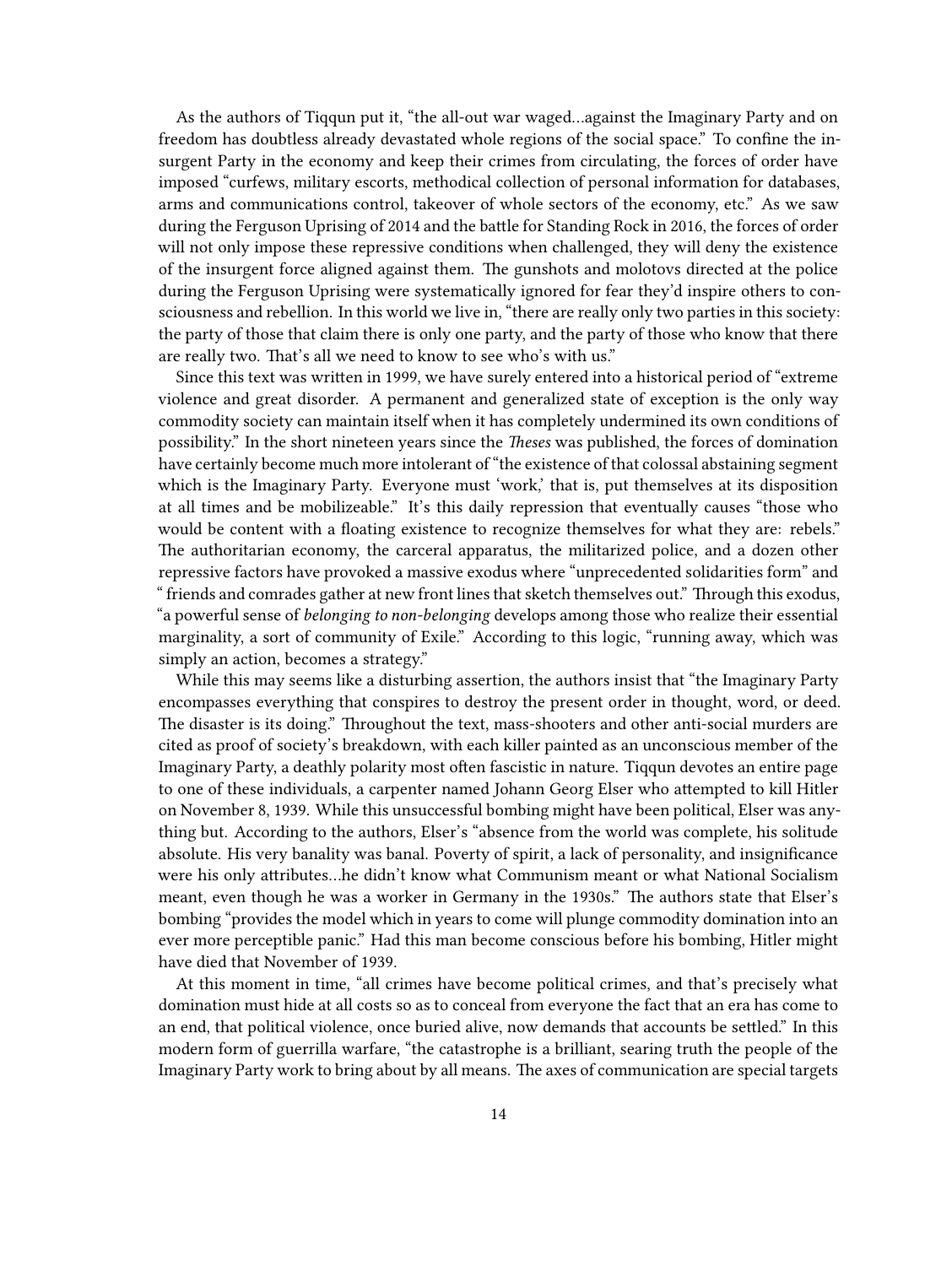for them. They know how infrastructure 'worth millions' can be annihilated in a single audacious blow. They know the tactical weaknesses, the points of least resistance, and the moments when the enemy organization is vulnerable. They are thus able to chose more freely what their theater of operations will be, and act on the point where the tiniest pressures can cause the greatest damages." As these conscious factions destitute order across the United States, their ranks do "not appear to be comprised of people, but of *strange acts*…these acts themselves are however not connected to one another, but are systematically locked away as exceptional enigmas."

### <span id="page-14-0"></span>**An Imaginary Conclusion**

On the website for the *Fire to the Prisons* newspaper, the editors posted their last update on July 17, 2016. It reads in part, "*Fire to the Prisons* magazine is currently on hiatus…we ask you to refer to *itsgoingdown.org* for updates and articles on the current states of social and class war in North America and abroad." Without making too much fuss about it, I think its clear that our beloved IGD has taken the place of this now-silent magazine, albeit in an exclusively digital format. While the days of placing cryptic quotes from *Theses of the Imaginary Party* below images of bank robberies might be a thing of the past, the spirit that animated those early blogs and magazines lives on stronger than ever. Unlike its predecessors, IGD has largely devoted itself to cataloging the episodes of conscious rebellion within the Imaginary Party, although some of its columns continue *Social Rupture's* project of mapping everyday vandalism, sabotage, and crime.

In the spring of 2015, I happened to receive multiple bundles of the last *Fire to the Prisons* and handed them out across Oakland, California. I'll never forget showing two career criminals the center fold-out of that issue with its massive list of prison revolts over the past two years. Both of these former prisoners, usually dismissive of anything overtly political, could do nothing but stare silently at the undeniable unity of all this rebellion. I can't say if these two ever became "conscious" or not, but I'm inclined to believe its possible. The need to make money tends to neutralize the best of the Imaginary Party and keeps them from joining its conscious fractions, though many still do. Nothing's gotten better since 2015, the size of the Imaginary Party keeps growing, and most of the *Theses* have long-proven their relevance to revolutionary praxis in North America. The vital take-away point is that these ideas were invisible for two decades because they were lived, not theorized. Now that some time's passed, maybe things will be a bit clearer. I wouldn't call what I've done here high-theory or anything, and I hope the Imaginary Party makes more sense than it did before.

Back when people were first discovering the *Theses of the Imaginary Party* in North America, other anarchists were ridiculing its academic language in the now infamous "Automatic Insurrectionary Manifesto Generator" of 2009, a secretly bitter attempt to deflate those earnest anarchists with little formal education who found some truth in these obscure pamphlets. The academic language of Tiqqun did no favors to this potent material, nor did its wholesale incorporation into the academic lexicon. The unwarranted and hegemonic American Exceptionalism that has reigned since WWII convinces every US citizen that no matter how abject their position, everything they do must be extremely unique and worth the attention of the entire world. This often makes American citizens shun anything their nation didn't create, even if they suffer for it.

Oddly enough, it was during the outbreak of the Ukranian Civil War in 2014 that this American Exceptionalism was broken by Vladimir Putin and his close adviser Vladislov Serkov. Using the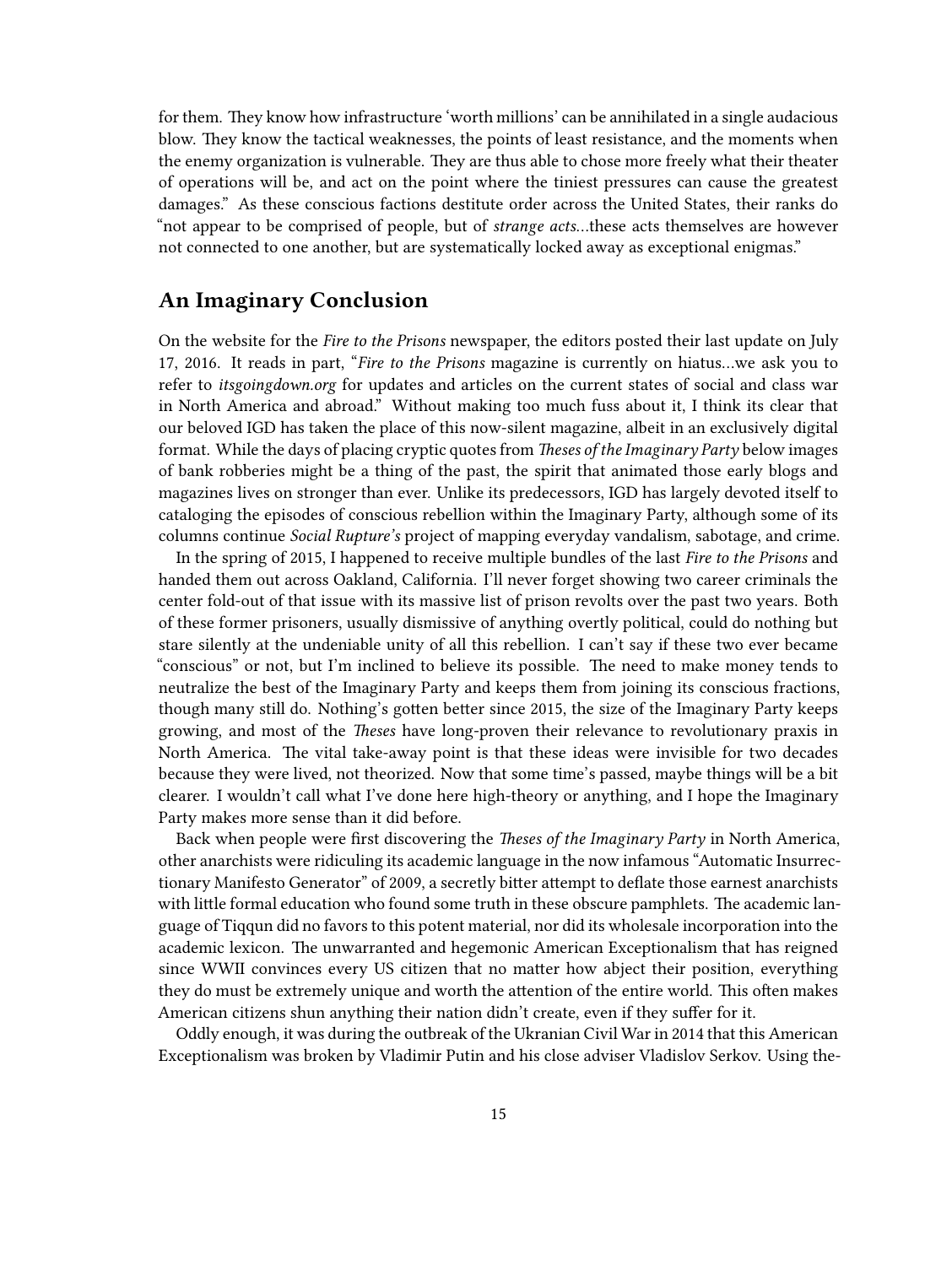oretical concepts nearly identical to those in the *Theses to the Imaginary Party*, Serkov engineered what he called "the first non-linear war. In the primitive wars of the nineteenth, twentieth, and other middle centuries, the fight was usually between two sides: two nations or two temporary alliances. But now, four coalitions collided, and it wasn't two against two, or three against one. It was all against all. And what coalitions they were! Not like the earlier ones. It was a rare state that entered the coalition intact." I don't really know what to say about this development. Seeing one of Putin's aides put these concepts into practice is truly frightening, although it certainly explains Russia's recent gains. Few in the US are able to grasp this changed reality, and many still cling to their privileged exceptionalism where the 1990s never ended and Western capitalism reigns supreme.

When these incendiary French texts first crept into North America, the common reaction was to either ignore them entirely or appropriate their form while ejecting the content. Several projects emerged between 2008 and 2010 that aped the style of Tiqqun, although none had more influence than *Social Rupture* and *Fire to the Prisons*. Even the people who despised these controversial projects couldn't fail to see their impact spreading across North America and were forced to adapt to the changing discourse. Now we've reached the point where even the most hardened reformist must spout the language of prison abolition. I'll say again that it took a solid decade of struggle to reach this level of strength and the media organ of IGD continues to encourage conscious rebellion rooted in specific communities across North America.

Everything has its lineage, some more well-known than others. While the *Theses* were drafted using academic language, its theories were tested and proven on the streets. Just as the famous sabotage manual of the IWW was originally penned in France in 1898, the roots of our current practices derive in part from the *Theses on the Imaginary Party* of 1999. I just thought I'd remind some of you where we came from and enlighten those who never knew. As my friends in France wrote in the year 2003, "That it might take a generation to build a victorious revolutionary movement in all its breadth does not cause us to waver. We envisage this with serenity. Just like we serenely envisage the criminal nature of our existence, and of our gestures."

#### **Long Live The Imaginary Party!**